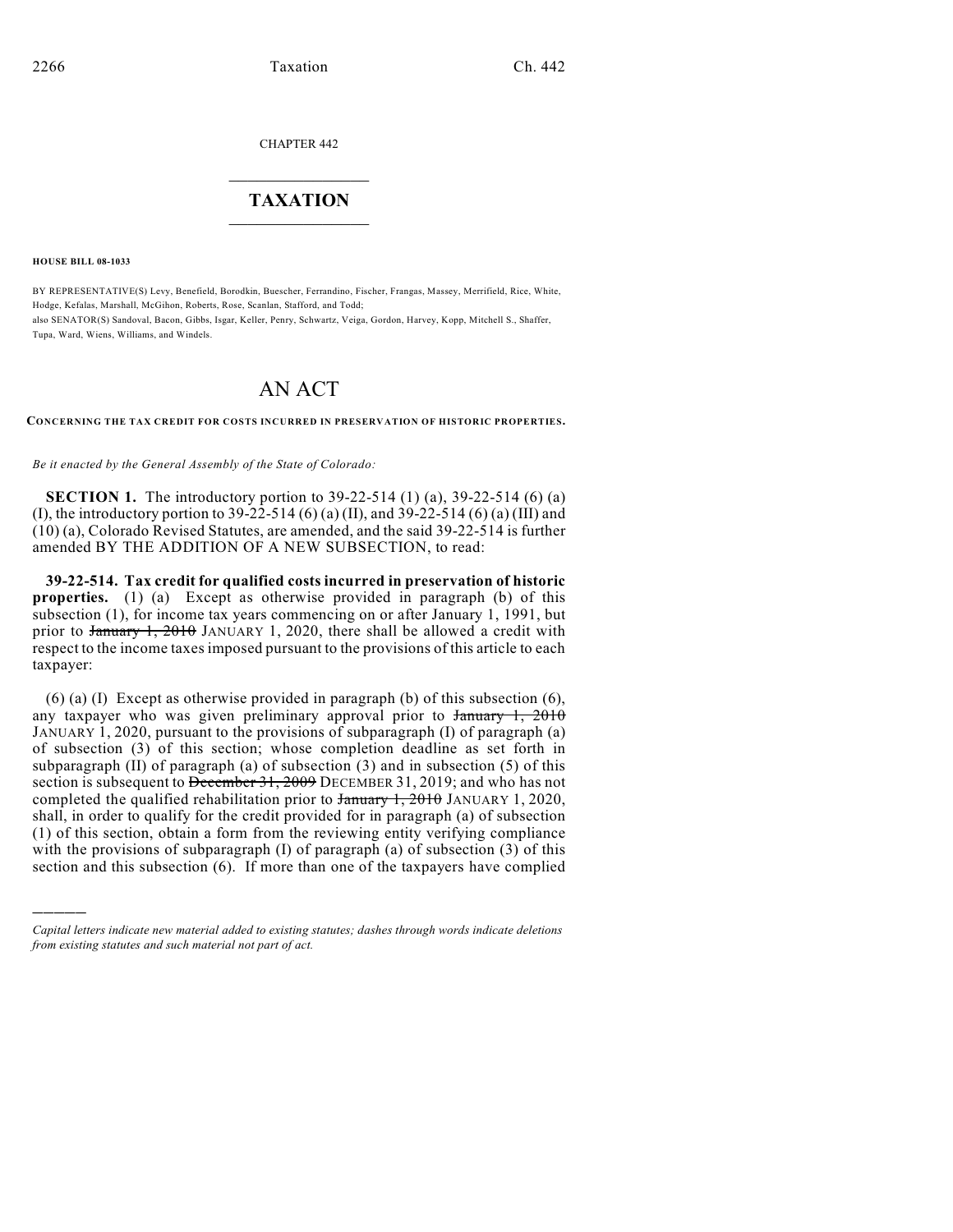## Ch. 442 Taxation 2267

with said provisions for the same qualified property, the reviewing entity shall issue such verification form to each such taxpayer, and such verification form shall specify the proportion of the amount of the tax credit allowed to such taxpayer as determined pursuant to subsection (4) of this section.

(II) The reviewing entity shall issue said verification form only upon the submittal of an accounting of total qualified costs incurred in said qualified rehabilitation prior to  $\frac{1}{2010}$ ,  $\frac{1}{2010}$  JANUARY 1, 2020, and the names of the owners and qualified tenants who incurred such qualified costs, the payment of a fee in an amount determined pursuant to the provisions of paragraph (a) of subsection (11) of this section, and the making of the determination that the portion of such qualified rehabilitation which THAT was completed as of  $J_{\text{amuary}}$  1, 2010 JANUARY 1, 2020:

(III) The taxpayer shall submit the verification form obtained pursuant to this paragraph (a) with the income tax return being filed by the taxpayer for the income tax year commencing on or after  $\frac{1}{2009}$ , JANUARY 1, 2019, but prior to **January 1, 2010** JANUARY 1, 2020.

(10) (a) Prior to January 1, 1999, and annually thereafter, Each certified local government shall adopt a resolution stating whethersuch certified local government will act as a reviewing entity for the purposes of subsections (3) and (6) of this section. during the following twelve months. A copy of such resolution shall be sent to the state historic preservation officer. prior to January 1 of each year.

(11.7) (a) IF THE REVENUE ESTIMATE PREPARED BY THE STAFF OF THE LEGISLATIVE COUNCIL IN DECEMBER 2010 AND EACH DECEMBER THEREAFTER INDICATES THAT THE AMOUNT OF THE TOTAL GENERAL FUND REVENUES FOR THAT PARTICULAR FISCAL YEAR WILL NOT BE SUFFICIENT TO MAINTAIN THE LIMIT ON APPROPRIATIONS SPECIFIED IN SECTION 24-75-201.1 (1), C.R.S., THEN THE CREDIT AUTHORIZED IN THIS SECTION SHALL NOT BE ALLOWED FOR ANY INCOME TAX YEAR COMMENCING DURING THE CALENDAR YEAR FOLLOWING THE YEAR IN WHICH THE ESTIMATE IS PREPARED; EXCEPT THAT ANY TAXPAYER WHO WOULD HAVE BEEN ELIGIBLE TO CLAIM A CREDIT PURSUANT TO THIS SECTION IN THE INCOME TAX YEAR IN WHICH THE CREDIT IS NOT ALLOWED SHALL BE ALLOWED TO CLAIM THE CREDIT EARNED IN SUCH INCOME TAX YEAR IN THE NEXT INCOME TAX YEAR IN WHICH THE ESTIMATE INDICATES THAT THE AMOUNT OF THE TOTAL GENERAL FUND REVENUES WILL BE SUFFICIENT TO MAINTAIN THE LIMIT ON APPROPRIATIONS SPECIFIED IN SECTION 24-75-201.1 (1), C.R.S.

(b) THE DEPARTMENT OF REVENUE SHALL, THROUGH ITS WEB SITE, SPECIFY ON OR BEFORE JANUARY 1, 2011, AND ON OR BEFORE EACH JANUARY 1 THEREAFTER, WHETHER THE CREDIT AUTHORIZED IN THIS SECTION SHALL BE ALLOWED FOR A GIVEN INCOME TAX YEAR PURSUANT TO PARAGRAPH (a) OF THIS SUBSECTION (11.7).

**SECTION 2. Effective date.** This act shall take effect at 12:01 a.m. on the day following the expiration of the ninety-day period after final adjournment of the general assembly that is allowed for submitting a referendum petition pursuant to article V, section 1 (3) of the state constitution, (August 6, 2008, if adjournment sine